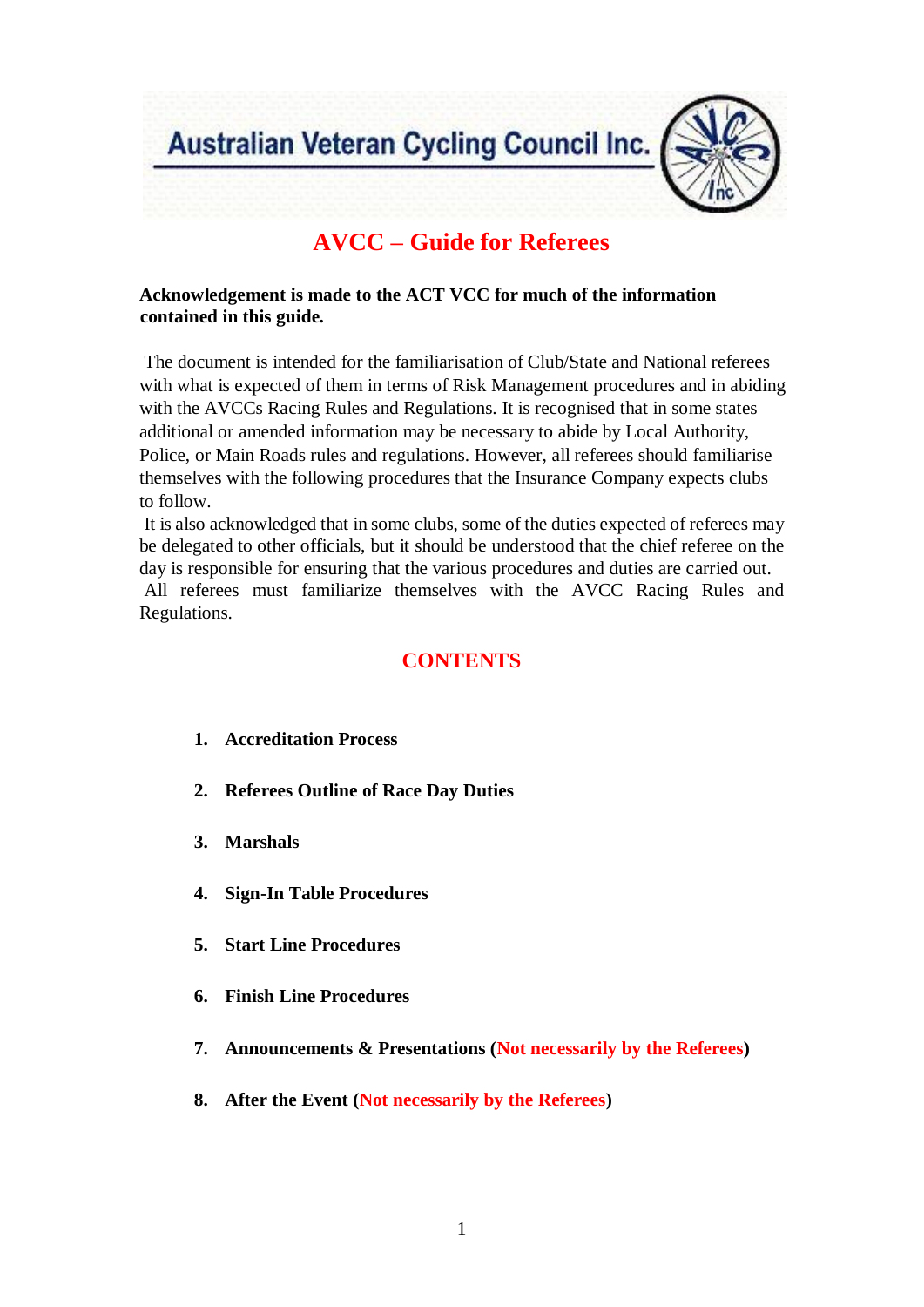# **To attain accreditation to become Club Referees.**

The major requirement for Club Referees, is a background in cycle racing.

Referees should have a clear understanding of the A.V.C.C. racing Rules.

Referees should have a clear understanding of their State Road Authority's requirements for racing on their roads.

Referees should have a clear understanding of requirements by local Councils for using their roads.

Referees must accept responsibility for conducting racing under the Police Permit requirements.

The Referee is in control of the event, officials and riders, from the time he or she enters, and remains present, in the event precinct.

The duties of a Referee should include:

- Seeing that First Aid is in attendance, either personal or as a unit;
- Outlining to Corner Marshals, lead, tail car and sag wagon drivers their responsibilities.
- Ensuring that sufficient people are available; to assist him to muster bunches at the start of the race;
- Explaining to the starter/ time keeper, his/her responsibilities.
- Instructing the riders in each bunch on the correct race procedure required to abide by the Police Permit and racing rules.
- In road races, follow bunches by motor vehicle to ensure the bunches abide by the road rules, especially regarding riding on the correct side of the road, and to note any infringements that may be detected during the course of the race.
- Move to the finish before the race ends and observe any infringements that may occur during and after the final sprint;
- Take note of any altercations or incidents that occur and forward a report to the State body.

#### **Hierarchy of Referees**

- Upgrading to a 'State' Referee, will require attending several opens as a race official, to assist with the marshalling at the start, travelling with an accredited open referee, and observe and act as a scribe during the race.
- To move to a 'National Referee' requires attending Australian National Championships in a race working capacity alongside a National Referee.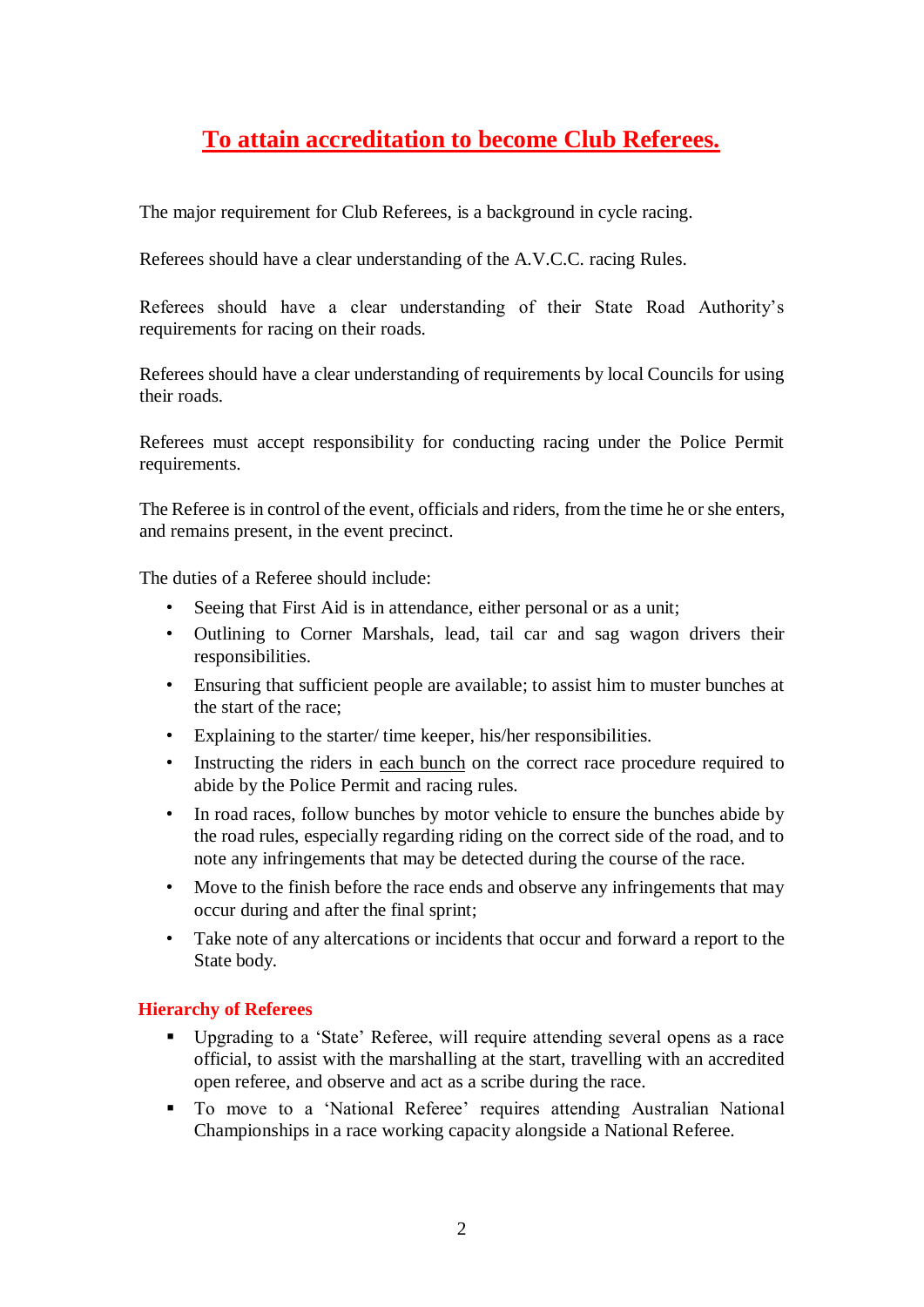# **OUTLINE OF RACE DAY DUTIES**

- As per the AVCC Racing Rules and Regulations, the controlling Referee on the day shall be in control of an event and shall have the power to direct all riders, officials, members, marshals and other involved persons. The controlling referee shall have the power to penalize riders, officials and members from the time he or she arrives at the race precinct and until such persons are clear of the precinct following the end of the event and to such time as the referee is able to interview the person(s) involved and the dispute is resolved. of
- The referee shall also have the power to call off a race if conditions on the course are considered too hazardous, or if the weather poses danger to competitors. This in the case of lightning, extremely high winds, floods, etc.

# **The referee shall:**

- Check that the appropriate permits have been received and endorsed by the relevant authorities.
- Confirm course details and check for hazards.
- Check that signage is correctly set out.
- **EXECUTE:** Brief course marshals and ensure that all marshal points are manned according to permit instructions. If need be, appoint additional marshals if hazards are discovered. In States where qualified marshals are mandatory, ensure that all are accredited.
- Ensure that at least one qualified non-riding 1st Aid person is in attendance.
- Check grade or handicap start times, to ensure that racing gaps are adequate.
- Ensure that all officials including times keepers and race judges are aware of their duties and are at their posts when required.
- **Ensure that all riders are at the start at least 5 minutes before start time.**
- Brief riders as to any hazards on the course, and ensure they are aware of the AVCC Racing Rules and Regulations.
- **■** Inform riders that they should warn slower riders or bunches when overtaking as a bunch.
- **EXECUTE:** Arrangements should be made to warn bunches when other bunches are on their bell lap and to instruct them to give way or hold back when a finish by the other bunch is imminent.
- Ensure that cameras or other electronic or recording appliances are functioning, and ensure that judges are present as a backup at the finish line.
- Ensure that finishing results are recorded.
- **Ensure that finishes are conducted safely and that other road users are signalled** as to a finish taking place.
- Riders should be asked to report to the finish line if they are a DNF.
- Check that road signage is removed as soon as possible after the conclusion of a race.
- Receive reports of any untoward incidents from marshals and other officials or record complaints from competitors.
- In the case of an appeal against a rider by an official or other rider/s, warn the accused rider that he/she must appeal in writing within 30 minutes of a penalty being imposed. To avoid a frivolous complaint, ensure the appeal is covered by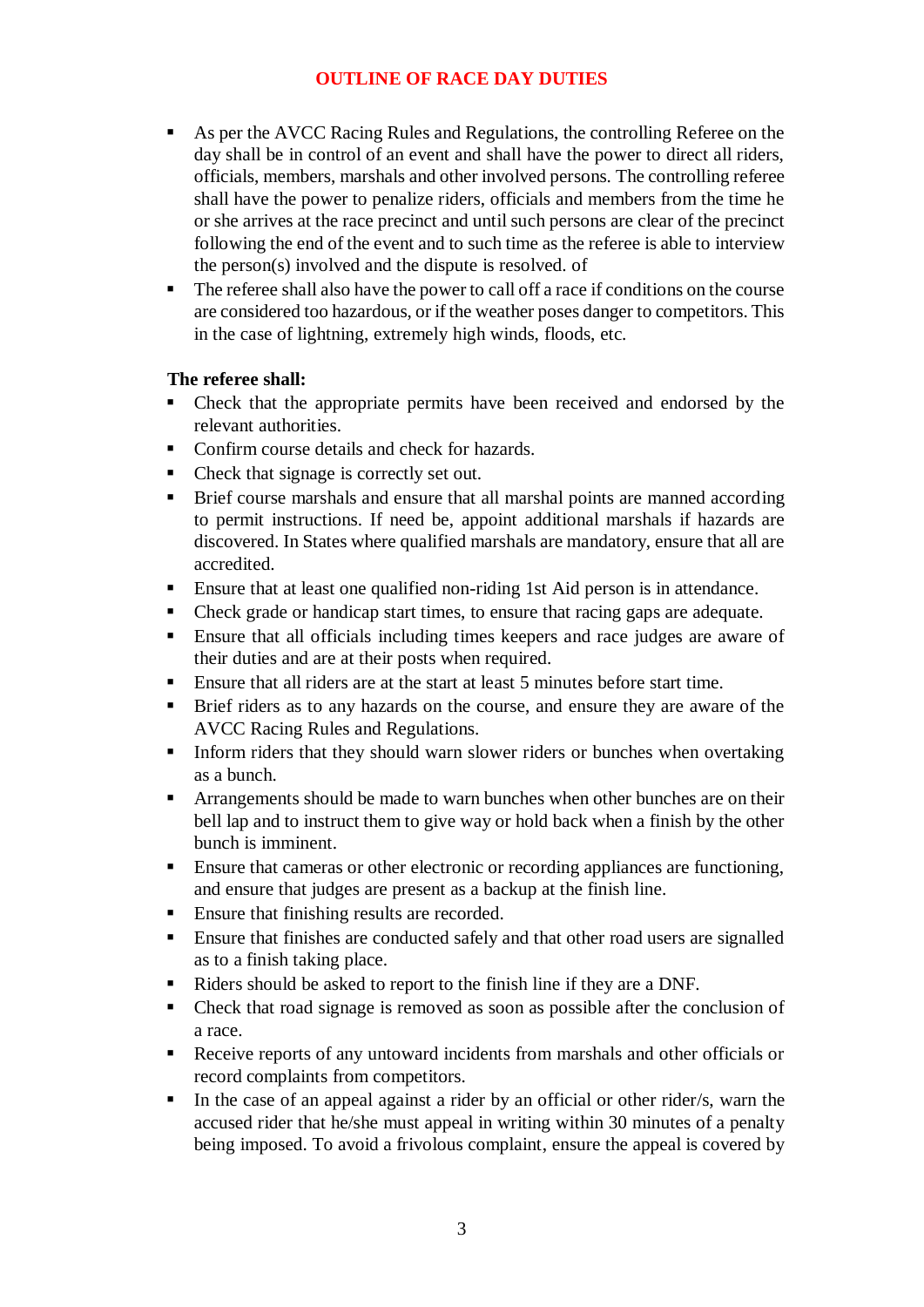a \$50 appeal's fee. This is to be returned if the complaint is deemed not to be frivolous, or if the appeal is successful.

■ When duties are completed the controlling referee must ensure that the Race Day Check List form is completed and filed.

#### **Marshals**

- **IMPRESS** on Marshals that their primary concern is the safety of riders and other road users.
- **Ensure each marshal has a UHF radio and/or mobile phone, road worker's safety** vest, slow/stop sign, witches hats and any road signs (unless these are laid out by another official). Ensure signs are positioned along the course at distances determined by the permit authorities. Make sure marshals have the Race Director's contact details.
- Assign a location to each Marshal and explain particular responsibilities associated with that location.
- **Ensure their vehicle is safely parked well clear of the marshalling point.**
- Ensure they can be seen by oncoming traffic (if possible at least 100m sight line in both directions).
- Ensure they have a safety 'refuge' in case of danger.
- Brief all Marshals on limits of responsibility. Stress that if necessary they are to stop riders to ensure other road users have right of way at intersections and turn points.
- In most States marshals are not allowed to stop traffic, in others this is allowed in 60kph areas. In the former, if necessary, riders should be stopped until traffic is clear.
- Marshals should take up a safe position in readiness to signal a rider or riders.
- **•** They should show confidence and should be sure and clear and definite with their signals.
- **If traffic appears while riders are negotiating a turn, attract driver's attention to** the situation with clear and confident signalling. If necessary stop the riders who have not yet turned.
- At all times, marshals should show courtesy to other road users.
- Marshals are to contact the Director when they are in position and if/when they leave.
- **Inform marshals that they should not leave their posts until the last rider has** passed that point. If no other arrangements are in hand, the last marshal to be passed shall follow in the direction of the race to ensure that all riders reach the finish. They should report any rider left stranded to the Referee or Race Director who shall in turn arrange for the rider to be picked up.
- Unless other arrangements have been made, the marshals should:
- Gather up signs/equipment.
- Check immediate area and ensure that it is free of litter.
- Advise the Referee or Race Director that all riders have passed and that they are returning to the start/finish area.

# **Sign-In Table Procedures**

The highest qualified Referee or Race Director shall ensure that signing-on procedures are conducted as smoothly as possible, and shall ensure that only *bona fide* AVCC licence holders are allowed to start. This is particularly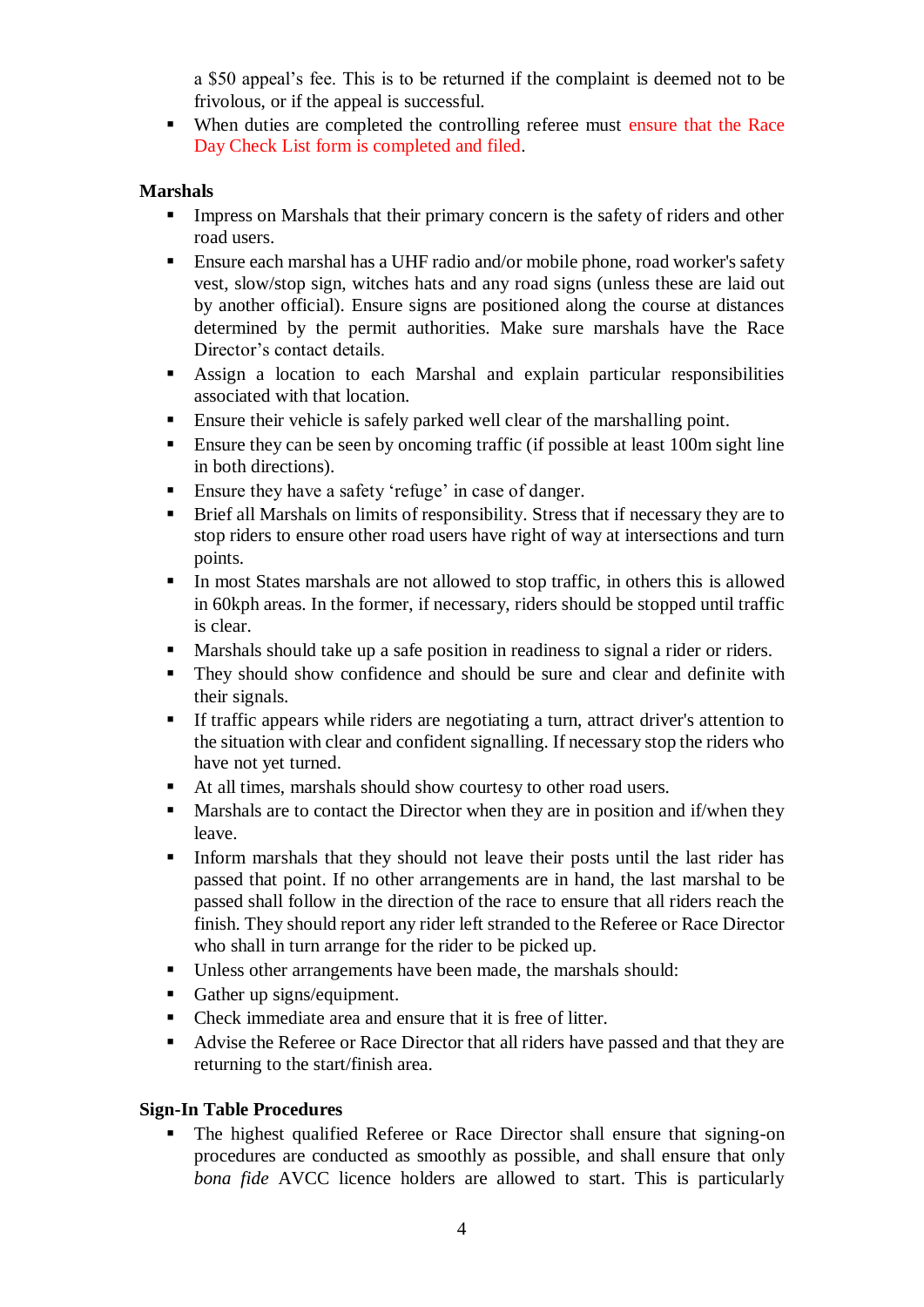important for insurance purposes at the start of each year. The golden rule is – NO LICENCE, NO RIDE. Note: Referees should ensure that anyone over the age of 80-years has been cleared by the insurance company to compete in races.

- The exception to the No Licence, No Ride rule is when a rider who has not previously competed in an AVCC event requests a trial ride. The rider shall fill in and sign a membership registration form containing the approved AVCC wording and should be informed that he/she is only covered for insurance purposes for the duration of the race and that the next time they compete they must join the club or another AVCC club.
- At all times, the Handicapper or his/her delegate shall be available at the nomination desk to arbitrate on grading and to discuss appropriate grades for trial riders.
- Riders should be informed of the time that nominations close and informed of their time of start for each grade. They shall also be told to line up 5 minutes before their respective start,

# **Start Line Procedures**

- Ensure the starting official or appointed official is familiar with operation of timing systems (stop watches/electronic timing/cameras) and the starting intervals between grades/groups. For time trials the start time for both 'starting' and 'finishing' stopwatches and computer should be synchronized.
- Keep all waiting riders off the road. Ensure area is safe and other traffic is not impeded.
- Write down the start intervals for each grade for later use when calculating results.
- Brief each grade/group of riders on course details and safety issues. Inform them they must obey the Traffic Rules, they must not cross double lines, they must sprint in a straight line and that the raising of one or two hands at the finish is prohibited. They should be informed that failure to abide by these regulations will result in disqualification and possibly additional penalties. Urge riders to remind others of these discretions during the event.
- **Inform each group of the total distance and/or number of laps (or time plus** number of laps for criteriums), and also of location of any turn point or neutralized areas.
- All riders should be provided with details and location of any known hazards, road works gravel/sand patches, pot holes, water hazards on the road, etc.
- They should also be instructed to keep to the left hand side of the carriageway to enable following vehicles to overtake the group safely. Riders at the rear of a group are to warn riders ahead, of vehicles approaching from behind.

#### **Finish Line Procedures**

- Mark the finish line with a straight line across the road (masking tape or painted line) and display the chequered flag so it is clearly visible to riders 300metres from the finish line. Mark the finish point with Cones.
- Ensure that spectators do not encroach onto the road at the finish, and ensure that any camera or other technical equipment is not obstructed.
- **If there is a protest, take statements from as many riders as necessary and refer** the protest to Controlling Referee or Race Coordinator who will decide whether the protest is upheld, or is dismissed. As per the AVCC Racing Rules and